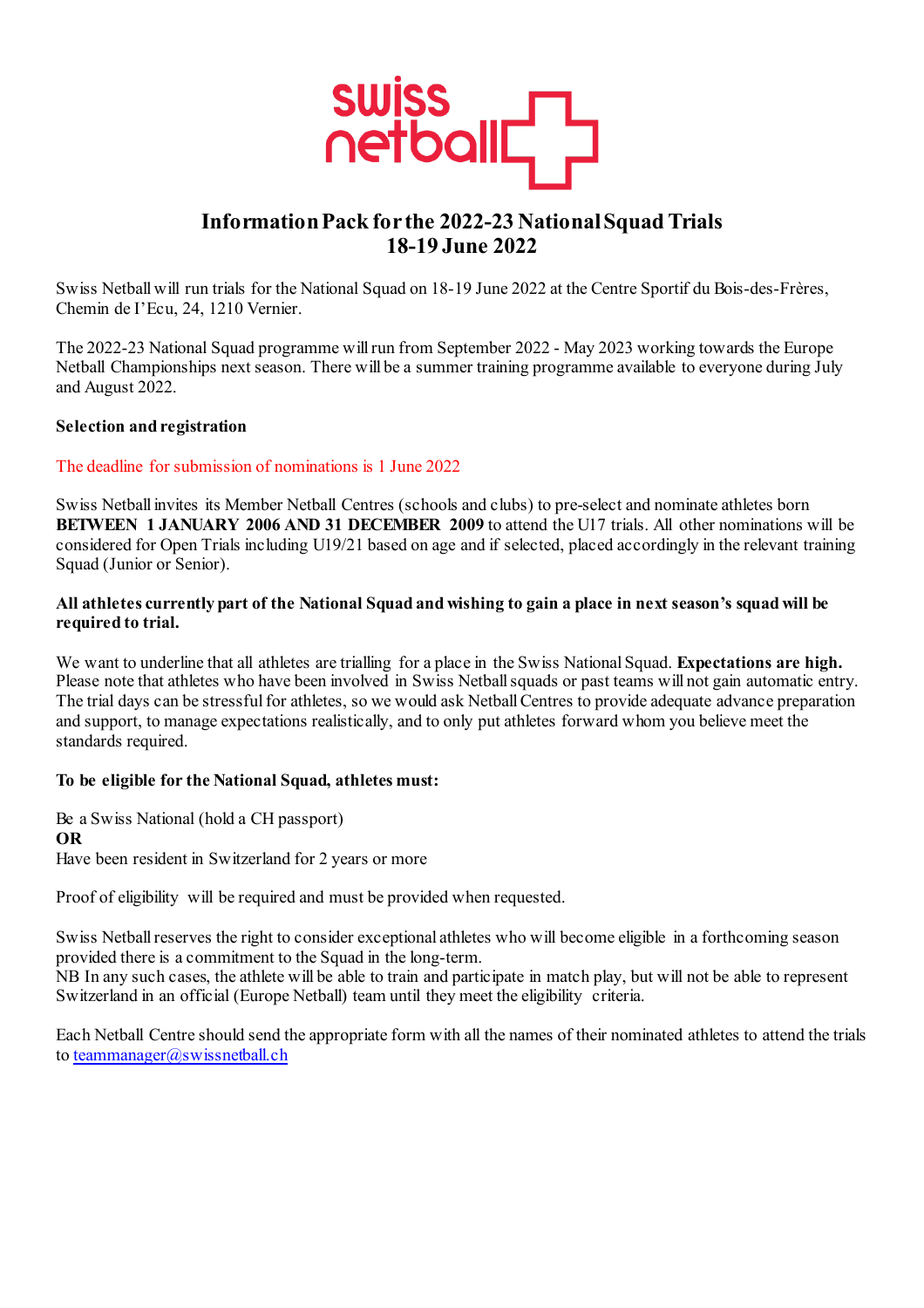## **Netball Member Centres should**:

- 1. **Complete and return the nomination form with the name of each nominated athlete.** All athletes' names must be submitted including those athletes who were in the 2021-2022 National Squad. Commitment to trial is imperative once nominated.
- 2. **Inform all nominated athletes that they must pay the CHF 30.- 2022-23 individual membership fee if selected.**  Swiss Netball will not reimburse any athlete their individual membership fee or their trial fee should they not attend trials since no-shows to a trial cause considerable disruption to the organisation and create more work for the Coaches to reshuffle athletes over the weekend.
- 3. **Ensure all nominated athletes read, sign and return the Player Code of Conduct form and Squad Expectations**, which should be used to help all trialists to understand some of the commitments involved and the standards expected of all those selected.
	- Netball Centres should coordinate communications related to nominations directly with Swiss Netball
	- No nominations will be accepted from individual athletes/parents unless the athlete is not a member of a Netball Centre
	- Netball Centres nominating multiple athletes should send all of the information requested, at the same time, in one email

# **Nominated athletes must:**

- 1. Be an Individual Member of Swiss Netball for the 2021-22 season. It is important that all athlete information is correct and is kept up-to-date as this information will be used for the trials and for later events as and when required. Trial information will be sent to the email address used when registering for the Individual Membership Eventene. Please note that only one email address can be saved in the system.
- 2. If selected, agree to enrol and pay the Swiss Netball **2022-23 Individual Membership fee** [www.swissnetball.ch](http://www.swissnetball.ch/) top right, Member registration **(CHF 30.- for the 2022-23 season**).
- 3. Register and pay the trial fee (CHF 100.-) via Eventene which will be available once you are an individual member of Swiss Netball.

N.B Athletes in the 2021-22 National Squad will not be required to pay a trial fee.

4. Each nominated athlete will receive further information from Swiss Netball regarding the trials closer to the trial date.

### **Selection**

The Swiss Netball Committee has entrusted the entirety of the decision-making related to the selection of the National Squad to the Selection Panel. Selectors will be advised on the day. Swiss Netball reserves the right to add or change the Selection Panel during the season (event to event). Assistant/Support Coaches and Team Managers may support the trial as called upon to do so.

The trials may include but is not limited to:

- **Matchplay**
- **Fitness**

# **Trialists must wear a white t-shirt and plain coloured shorts or skorts to the trials.**

Club, school, camp or any other kit that shows allegiance to one of the former is not permitted.

Please note that the trials will take place over the weekend and athletes may be asked not to attend the following day on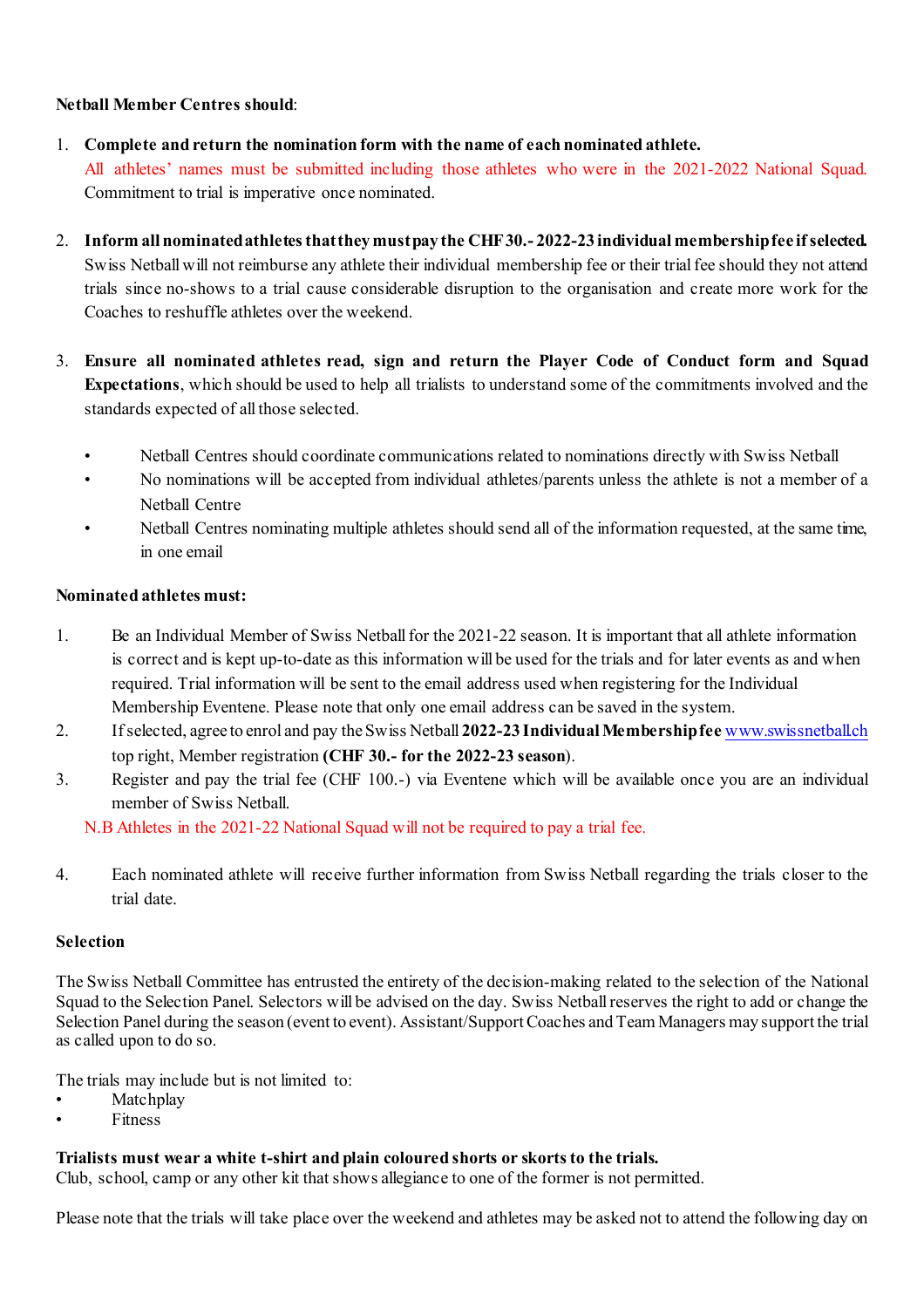the 19 June depending on the number of athletes nominated to trial. The 2022-23 National Squad will be communicated via Swiss Netball communication channels **once all athletes have confirmed or not accepted their place in the National Squad and paid at least a deposit for the National Squad training.** There is no capacity to give any nonselected athletes specific individual feedback.

### **Observers and Support**

The trials will be open, which means that accompanying parents/supporters from a Swiss Netball Member Centre are welcome, should they wish, to observe the trials from the upstairs gallery. Observers are kindly asked to respect the role and working space of the National Squad Management Team. Please note that no observers are permitted on the courts at any time. Any queries should be raised in advance via email to teammanager@swissnetball.ch and any urgent queries onsite should be addressed to the Team Manager(s) supporting the trials. Thank you for your understanding.

# **Post-Trials Procedure**

The 2022-23 National Squad will be communicated via Swiss Netball communication channels once all the athletes have accepted their place in the Squad and paid at least a deposit.

Selected athletes will be expected **without** exception to attend all allocated training sessions for the forthcoming season, to pay the National Squad annual training fee and, if selected into a national representative team, to be available for competition dates and to pay the corresponding tour fees. Should these commitments **not be met**, Swiss Netball reserves the right to withdraw the athlete's place in the Squad.

The **in person** training dates for the 2022-23 season are as follows (contingent on venues):

- 3-4 September 2022
- 24-25 September 2022
- 8-9 October 2022
- 
- 29-30 October 2022<br>• 5 November 2022 • 5 November 2022
- 13 November 2022
- 10-11 December 2022
- 7-8 January 2023
- 28-29 January 2023
- 19 February 2023
- 11-12 March 2023
- 1-2 April 2023
- 22-23 April 2023

Once courts have been confirmed, we assign them to the appropriate Squad for training. There will be a highseason and a low-season for both the Senior Squad and the Junior Squad. When in high season, training is over the 2 days, when in low-season, only on one day.

Please note there will be additional online sessions that will form part of the schedule

Personal fitness is the responsibility of the individual and will NOT form part of the in person sessions

### **Competition Dates:**

U17 (2022) Europe Netball Challenge Competition 11-13 November, Gibraltar U17 Europe Netball Challenge Competition 24-27 February 2023, Northern Ireland Europe Netball Open Challenge Competition 11-14 May 2023, Isle of Man U21 Europe Netball Challenge Competition 6-9 October, 2023, England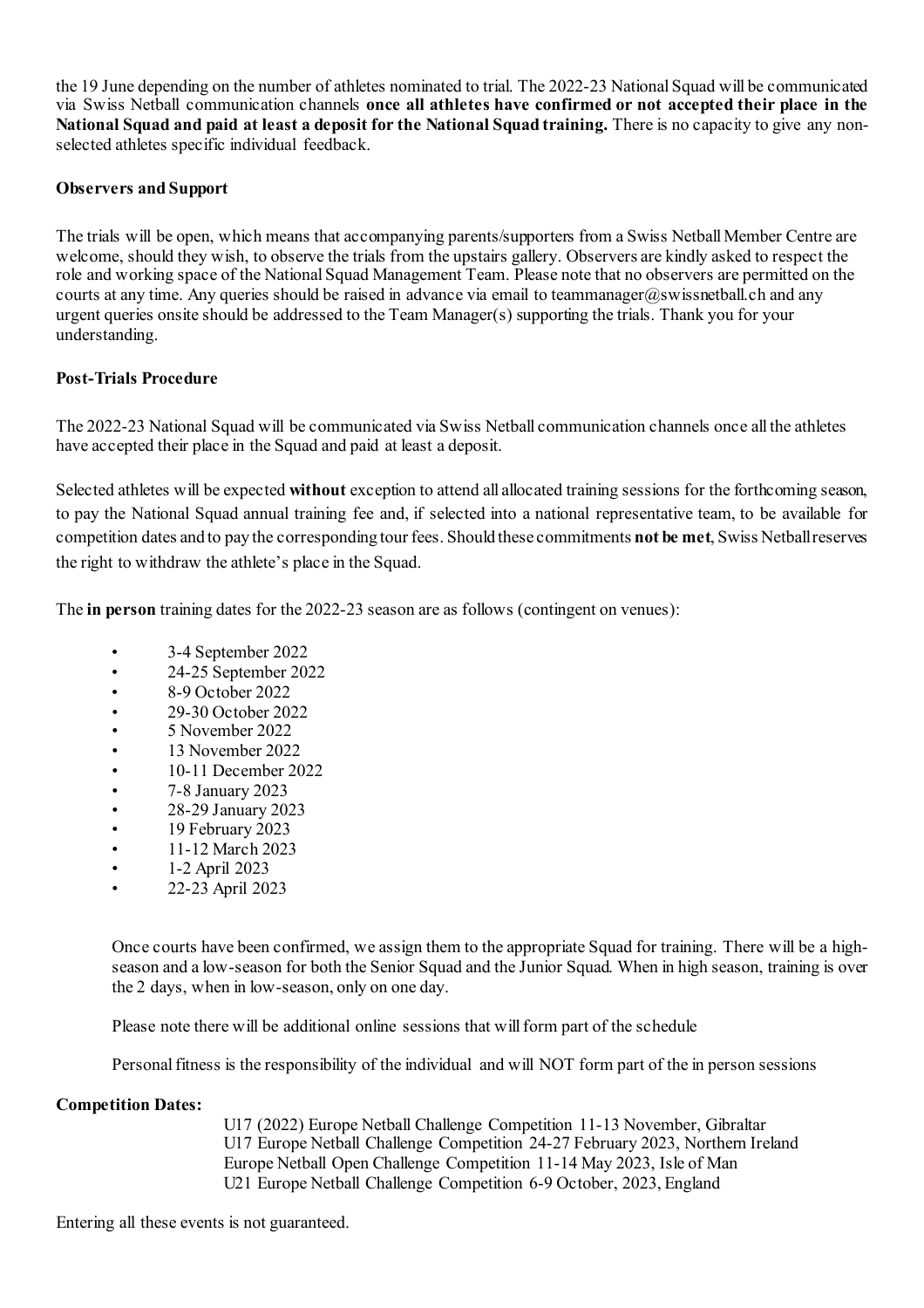Other fixtures may be arranged and selection with take place for them in advance

# **DEADLINE:**

# **By Wednesday 1 June 2022**

Nomination forms should be sent to:

[teammanager@swissnetball.ch](mailto:teammanager@swissnetball.ch)

Please note that late and incomplete nominations **will not** be accepted.